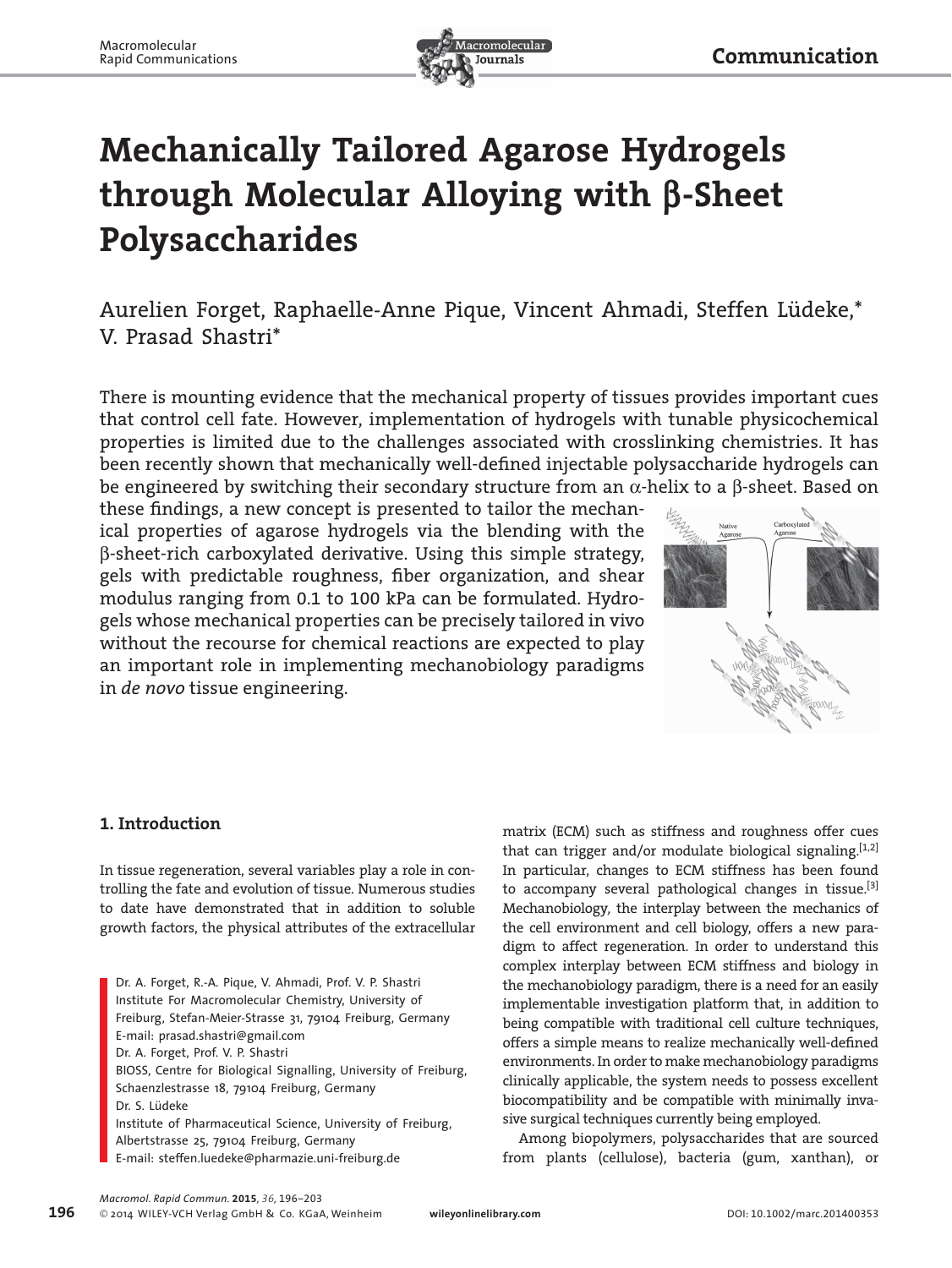marine vegetation (agarose, alginate, carrageenan family) have found widespread use in biomedical, cosmeceutical, and food technologies. $[4]$  Polysaccharides are also a major component of the ECM where they play an important role in maintaining the osmotic activity in tissues and sequestration of soluble signals. Due to the diversity in the chemical structure of the sugar monomer repeat units, polysaccharides exhibit many interesting properties including formation of hydrogels. Hydrogels are a tridimensional network of polymer chains that is capable of holding water, and are of particular relevance for tissue regeneration, as they mimic the hydration state of tissues. Agarose, a polysaccharide extracted from marine algae yields strong, porous hydrogels that can be formed under physiological conditions.<sup>[5]</sup> Due to its cytocompatibility, non-fouling and non-immunogenic attributes, agarose has been exploited as an injectable 3D dermal tissue filler, cell carrier, and as a matrix for de novo cartilage engineering.  $[6-8]$  In addition to these benefits, we have recently shown that through controlled carboxylation of the polysaccharide backbone, an α-helix to β-sheet switch in secondary structure can be induced, leading to control over mechanical and physical characteristics of agarose hydrogels. In this system, the evolution of the new β-sheet structure impacts the associative behavior of polysaccharide chains, thereby altering the physicochemical properties of the ensuing gels such as shear modulus and gelation.<sup>[9]</sup> However, to foster a broad usage of these biomaterials in routine research and drive clinical translation, a simpler way to control gel mechanical properties without resorting to extensive chemical modification needs to be developed.

 The blending of polysaccharides has been employed primarily to improve cell–material interactions and cell delivery. For example, it has been shown that agarose/chitosan blend supports tri-dimensional neural growth, [10] and more recently, agarose blended with alginate<sup>[11]</sup> has been shown to provide a favorable environment for the transplantation of articular chondrocytes.<sup>[12]</sup> However, blending as a strategy to affect physicochemical properties of hydrogels has not been explored to date.

 In metal alloying, the introduction of a secondary metal atom or an atom capable of occupying an interstitial space in the atomic lattice of the primary metal can induce phase transformations and hinder the mobility of atoms within the lattice. With regards to organization of polysaccharide chains, past studies have shown that helical polysaccharides can impact the organization of unstructured (random coil) polysaccharide,  $[13]$  and it is well documented that glucomannan, a random polysaccharide can experience cooperative effects in presence of xanthan, which is an  $\alpha$ -helical polysaccharide.<sup>[14-16]</sup> In this context, our recent finding that the mechanical properties of polysaccharide hydrogels can be varied through



the induction of a new secondary structure provides a platform to explore concepts of alloying in polymer systems. Based on the aforementioned considerations, we theo-

rize that the introduction of a β-sheet-rich polysaccharide into an  $\alpha$ -helix dominated environment might impact the formation of crosslinks by promoting new associative interactions between the secondary structures and thus impart new physicochemical properties in native agarose. In order to explore this premise, in this study, we demonstrate that the blending of highly carboxylated agarose (CA) with native agarose (NA) is capable of recapitulating much of the diversity in mechanical properties that is achieved through controlled carboxylation of the backbone modification. Furthermore, by comparing the mechanical and structural properties of hydrogels derived from the physical blending of NA/CA with those derived from controlled carboxylation of NA, we propose a model of molecular alloying for controlling the mechanical properties, wherein the interpenetration of polymer strands bearing β-sheet-rich domains with strands predominantly composed of  $\alpha$ -helical domains results in the formation of gel points that involve helix–sheet interactions. This paradigm of molecular alloying of secondary structures offers a simple way of establishing mechanically well defined and diverse environments, which is a step in realizing translatable, injectable platforms for implementing mechanobiology paradigms in regenerative medicine.

#### **2. Experimental Section**

#### **2.1. Materials**

 Agarose (type I low melting) was obtained from Merck (Germany), TEMPO ((2,2,6,6-tetramethylpiperidin-1-yl) oxyl), NaOCl (sodium hypochlorite), NaBH<sub>4</sub> (sodium borohydrate), NaBr (sodium bromide), and KBr (potassium bromide) were obtained from Sigma–Aldrich (Germany) and used as received. Dialysis membranes with a molecular weight cut off (MWCO) of 12–14 kDa (Spectrum Laboratories, USA) were purchased from Carl Roth (Germany).

#### **2.2. Methods**

#### 2.2.1. Oxidation of α-Helical Native Agarose

 One gram of NA was transferred into a three-necked round bottom flask, equipped with a mechanical stirrer and pH meter and was dissolved in water at a concentration of 1% w/v by heating to 90 °C. The reactor was then cooled down to 0 °C under vigorous mechanical stirring in order to prevent gelation of agarose and was charged with TEMPO (0.160 mmol, 20.6 mg), NaBr (0.9 mmol, 0.1 g), and NaOCl (2.5 mL, 15% solution). The pH of the solution was then adjusted to 10.8 and maintained throughout

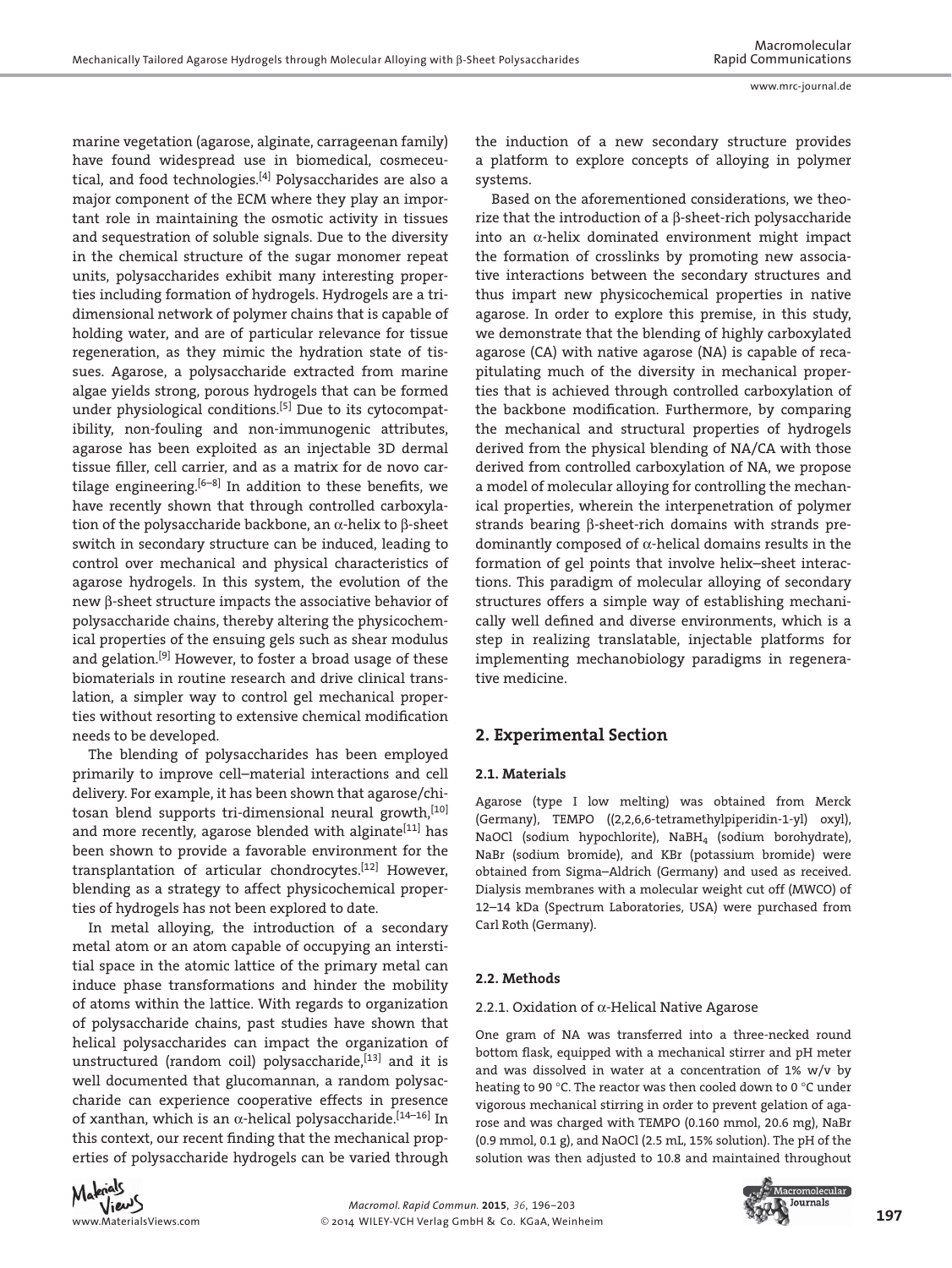www.mrc-journal.de

the duration of the reaction. The degree of carboxylation was controlled by the dropwise addition of different volumes of NaOH solution (0.1  $\text{M}$ ). The reaction was quenched by the addition of NaBH<sub>4</sub> (0.1 g) following which the solution was acidified to pH 8 and stirred for 1 h. The modified agarose was then precipitated by the sequential addition of NaCl (0.2 mol, 12 g) and ethanol (500 mL). The product was collected by vacuum filtration using a fritted glass funnel and then extracted using ethanol. The ethanol was removed by extensive dialysis against water for 2 d with a water change every 12 h. The modified agarose was then freeze-dried (Beta 2–8 LD (Christ, Germany)) overnight to yield a white solid. The carboxylation was verified as described earlier<sup>[9]</sup> by the appearance of bands associated with aliphatic carboxylic acid in the FTIR spectrum (KBr) ( $v_{c=0}$ : 1750 cm<sup>-1</sup> and NMR (13C: 180 ppm).

#### 2.2.2. Blending of Native Agarose with Carboxylated Analogs

 Blends of NA, with CA were prepared by dissolving the polysaccharides in hot deionized water under thorough mixing until a clear solution was obtained, followed by gelation at room temperature before further characterization.

#### 2.2.3. Circular Dichroism

 Circular dichroism (CD) spectra were obtained using a J-810 spectropolarimeter (Jasco, Japan) equipped with a Peltier temperature cell (PFD-425S) (Jasco, Japan). Solution of NA or CA (0.15% w/v) was prepared in water by heating to 90 °C for 15 min. Prior to acquisition of the CD spectrum, the sample chamber was cooled to 5 °C for 30 min. The spectrum was recorded as an average of three scans. Spectra and ellipticity values given as  $10^3$  deg cm<sup>2</sup> decimole<sup>-1</sup>, represent the mean of three independent measurements from different batches normalized to the amount of solubilized material. In order to ensure comparison between all spectra, the same cuvette size (same path length) and identical concentration were used for all measurements.

#### 2.2.4. Rheological Characterization

 Rheology experiments were performed with a Physica MCR 301 (Anton Paar, Austria) rheometer equipped with a Peltier thermostat and a plate geometry (PPR25, Anton Paar, Austria). Hydrogels of CA and NA/CA blends were prepared from a 2 % w/v solution in deionized water as follows. The solution was first heated at 90 °C and stirred for 10 min until a clear solution was obtained. The gelation was then initiated on the plate by cooling the solution down from 80 to 5 °C in 30 min followed by equilibration at 5 °C for 30 min to set the gel. Before commencing the frequency sweep, the gel was heated to 37 °C and equilibrated for 30 min and the *G*′ and *G*′′ were recorded as functions of increasing rotational frequency from 0.01 up to 10 rad  $s^{-1}$  with a 1% deformation. The *G*′ of the gel was taken at 1 Hz shear frequency.

#### 2.2.5. Scanning Electron Microscopy

 Scanning electron micrographs (SEMs) were obtained using a Quanta 250 FEG (FEI, USA) environmental scanning electron microscope (20 kV at 100 Pa). Samples of 2% w/v gels were prepared and 2 mL of this solution was freeze-dried for 24 h under 0.1 mbar vacuum in a 5 mL glass vial. The sample was dissected longitudinally and the interior of the sample was imaged at different magnifications. Images shown here are representative of different areas of several batches of a given composition.

#### 2.2.6. Atomic Force Microscopy

 Atomic force micrographs (AFMs) were obtained using a diNanoscope V from Bruker AXS (Germany) in tapping mode with a phosphorous-doped silica RFESP cantilever (Bruker AXS). In order to reduce the adhesion of the agarose gel to the surface, the glass slides were passivated by silanation. Briefly the slides were washed with 0.1  $\text{M}$  NaOH, dried in an oven at 60 °C overnight, and then passivated with few drops of dichloromethyl silane (Sigma–Aldrich, Germany) for 10 min. In order to ensure uniform passivation, two slides were sandwiched together. The slides were then washed with water and the excess dichloromethyl silane was removed with soap and the slides were dried at 60 °C in an oven overnight. Agarose samples were prepared as 2% (w/v) solution and 25  $\mu$ L of the solution was deposited on an unmodified glass slide and a dichloromethyl silane passivated slide was then carefully placed on top of the solution. Two slides 0.5 mm thickness were used as spacer and adjusted between the passivated and the unmodified glass slide, and the whole assembly was cooled to 4 °C for 30 min to induce gelation. The upper glass slide (hydrophobic) was then removed and the thin layer of agarose gel obtained was allowed to stabilize at room temperature for 30 min to avoid any shrinkage or dilatation of the gel during the measurement.

## **3. Results and Discussion**

#### **3.1. Blending NA with CA Yields Hydrogels with Comparable Mechanical Properties as Afforded by Controlled Carboxylation**

 We have demonstrated that the carboxylation of the NA results in the alteration of the secondary structure of the polymer backbone.<sup>[9]</sup> This change in secondary structure allows tuning of the mechanical properties of gels so as to match stiffness of diverse mammalian soft tissues. We hypothesized that by introducing carboxylated polysaccharides with β-sheet structures, the organization of polymer chains in the native agarose can be influenced. To examine this premise further, physical blends of NA with CA were investigated.

 The mixing of two hydrogels of different secondary structure may either result into a blend of non-interacting particles, each contributing to the mechanical properties of the new hydrogel, or it could lead to a complex material that exhibits new secondary and tertiary structure and may have different mechanical properties compared to its components. According to the law of mass action, the equilibrium between interacting and non-interacting



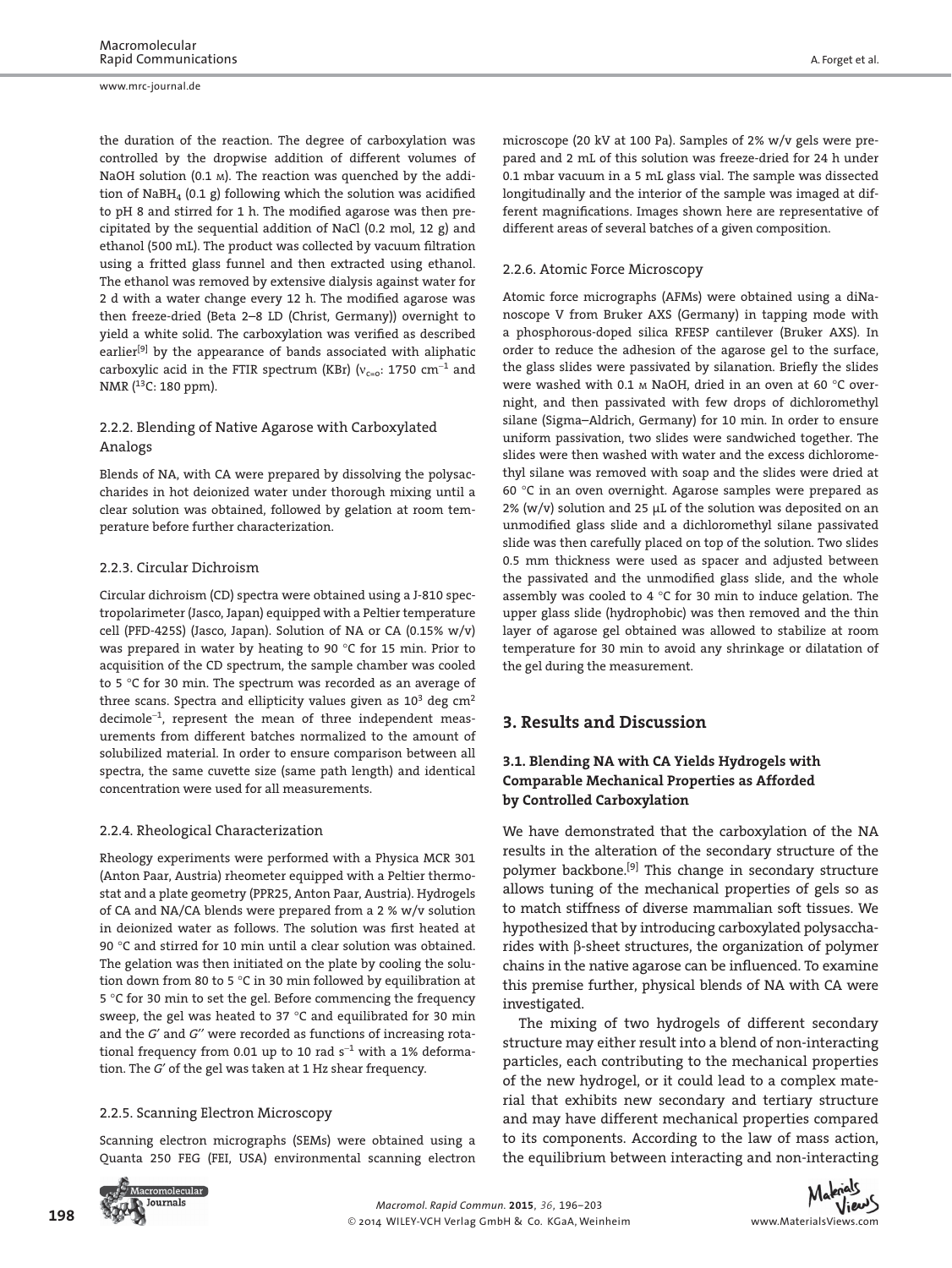species, in this case NA and CA, Equation 1a, for a given blend composition depends on the dissociation constant  $K_d$  which is given by Equation 1b;

$$
NA + CA \rightarrow NA \cdot CA \tag{1a}
$$

$$
K_d = \frac{[NA][CA]}{[NA \cdot CA]}
$$
 (1b)

Therefore, for a blend of a given composition, the formation of the complex NA·CA depends on  $K_d$  and the relative amount of added components NA and CA. Considering, that NA contributes to  $\alpha$ -helix content in the complex, and CA contributes to the β-sheet content of the system, and assuming that β-sheet content in NA is negligible, the amount of β-sheet content [β] in every blend can be calculated as per Equation (2);

$$
[\beta] = [CA] - [NA \cdot CA]
$$
 (2)

If the two components do not interact  $(K_d)$  approaches infinity), no formation of complex NA·CA would be observed. Since the source of the β-sheet is CA, in this scenario, the  $\beta$ -sheet content  $[\beta]$  in the blend should be exactly the same as the amount of β-sheet present in the CA, and it should increase linearly with increasing proportion of CA. If the NA and CA polymer chains interact, then one would expect the NA·CA formation to reach a maximum at 1:1 blend. Therefore, combining Equations 1 and (2), assuming a non-zero proportion-dependent contribution of NA·CA, a nonlinear relationship between  $[\beta]$  as CA content is expected as per Equation (3):

$$
[\beta] = [CA] \left( 1 - \frac{[NA]}{K_d} \right) \tag{3}
$$

 To verify this prediction, the secondary structure of the blends was analyzed. The secondary structure (e.g., α-helix and β-sheet content) of optically active macromolecules like proteins and polysaccharides can be characterized using circular dichroism  $(CD)$ .  $[17]$  Left and right circularly polarized light interacts differently with the folding of the macromolecule backbone. This difference in absorbance manifests itself as a distinct CD spectrum with positive and negative bands that is indicative of secondary structure. While NA exhibits a characteristic single peak at 185 nm indicating  $\alpha$ -helical conformation, CA, which is agarose bearing carboxylic acid groups in 93% of its disaccharide monomer units has two characteristic spectral features in the spectrum that is suggestive of a secondary structure made of two domains. CD signals below 195 nm correspond to an  $\alpha$ -helical domain and a positive CD signal at 205 nm is associated with a β-sheet domain.<sup>[9]</sup> The CD spectra of different blends of NA and CA are shown in Figure 1A. As expected, there is a proportional change to the spectral features corresponding to the β-sheet domains. Interestingly, the maxima of the spectral features associated with α-helical domains undergo a red shift from 186 (100% NA) to 192 nm (100% CA). These spectral features probably arise from the helical disposition of coupled oscillators from different electronic transitions involving *n* –π\* transitions of OH-chromophores in non-carboxylated domains, but also of  $\pi-\pi^*$  transitions in carboxylated domains. Because these transitions might result into CD-couplets with positive and negative intensities cancelling each other, the different contributions of different chromophores in the blends might result in an apparent red shift. However, a quantitative analysis of these bands is difficult, because of the low signal-to-noise ratio for signals below 190 nm. In contrast, the CD signal at 205 nm, representing β-sheet domains in CA, is well resolved and allows for a quantitative analysis. According to Beer's law, spectral contributions are proportional to the content of secondary structure in the sample. In order to characterize if the secondary structure domains





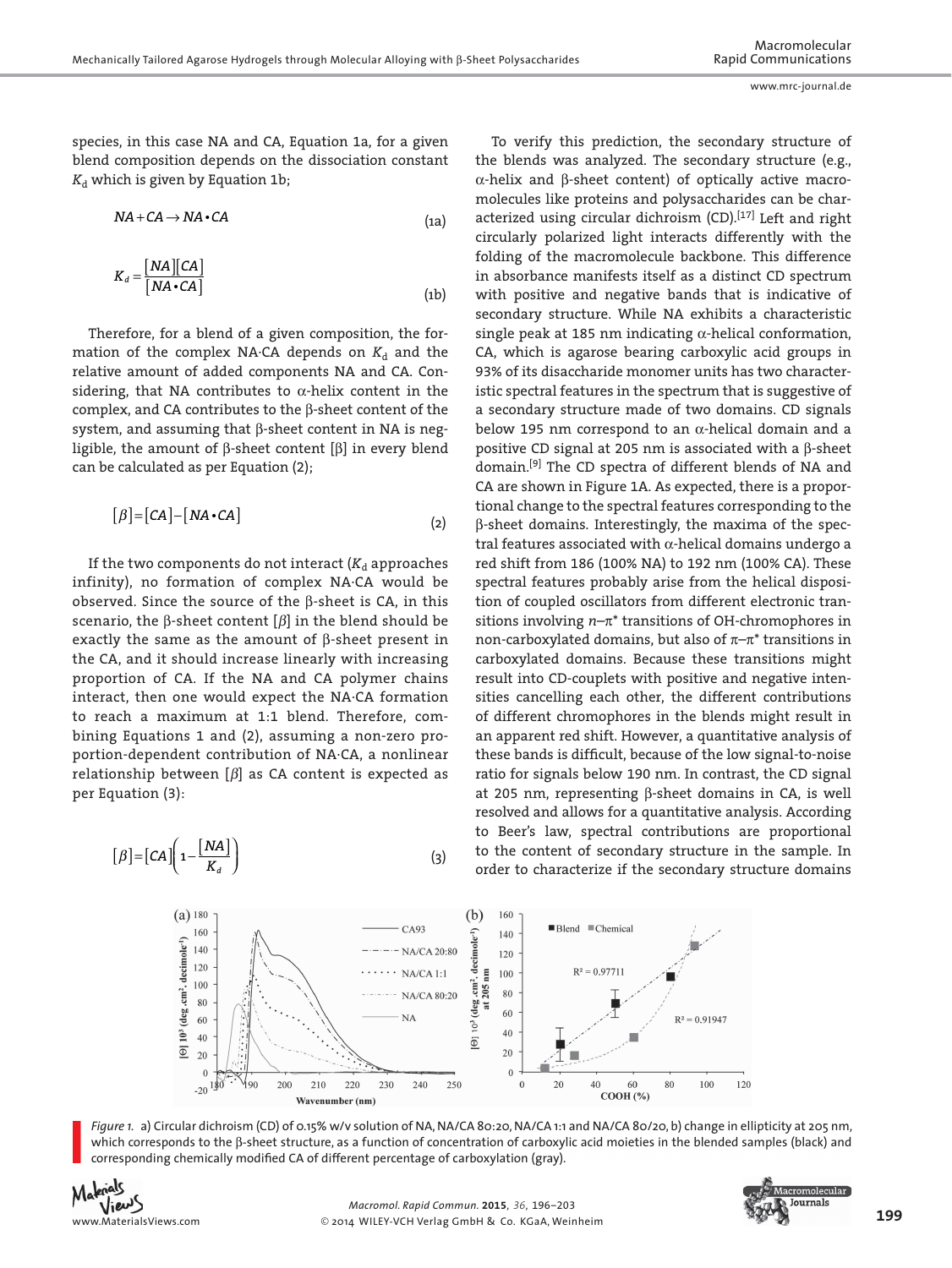in NA or CA were either non-interacting (linear proportion dependence) or interacting (non-linear proportion dependence) in different blends, we plotted the ellipticity of the characteristic band at 205 nm against the proportion of each blend (Figure 1B). We observe a clear linear relationship, which according to our model elucidated earlier (Equations (2) and (3)) indicates a lack of molecular interaction of the  $\beta$ -sheet domains of CA with  $\alpha$ -helices of NA leading to a new kind of secondary structure.

#### **3.2. Blend Composition Impacts Ultrastructure and Morphology of Freeze-Dried CA/NA Hydrogels**

 In order to ascertain if blending of CA with NA can recapitulate the morphological changes observed in chemical modified analogues, we analyzed the structure of different freeze-dried blends of NA and CA (0%, 20%, 50%, 80%, and 100% CA) (Figure 2A). It is well established that in NA the fiber organization is random (Figure 2A, I). In contrast, CA has a lamellar organization of fibers, resulting in high-aspect ratio tile-like morphology (Figure 2A, V). In hydrogels composed of chemically modified agarose, the transition from the fibrous to the lamellar morphology upon carboxylation shows graded transitions.<sup>[9]</sup> Surprisingly in the blends, although there is no co-localization of α-helix and β-sheet domains on the same polymer strand, and the introduction of a β-sheetrich component promotes a more lamellar organization of fibers. However, as predicted by CD-spectroscopy, the transition is continuous over the different blends and no phase separation is observed. This observation suggests that in the hydrogel a total interpenetration of the CA polymer strands with the NA strands occurs forming a molecular alloy. The altered morphology of the molecular alloy when compared to NA may occur through disruption of the fibrous morphology that is characteristic of helix-helix interactions in NA upon addition of β-sheet containing CA.



*Figure 2.* a) Scanning electron micrographs of the inner structure of freeze-dried NA/CA hydrogels blends of various compositions, scale bar 50 μm. b) 3D representation of atomic force micrographs of 2% w/v wet hydrogels obtained under tapping mode. Surface roughness and rheological characterization of 2% w/v hydrogels as a function of carboxylic acid concentration in the blend (black), and in chemically modified CA (gray). c) Surface roughness Rq (in nm) of wet gels measured using atomic force microscopy (AFM), d) shear modulus (G').



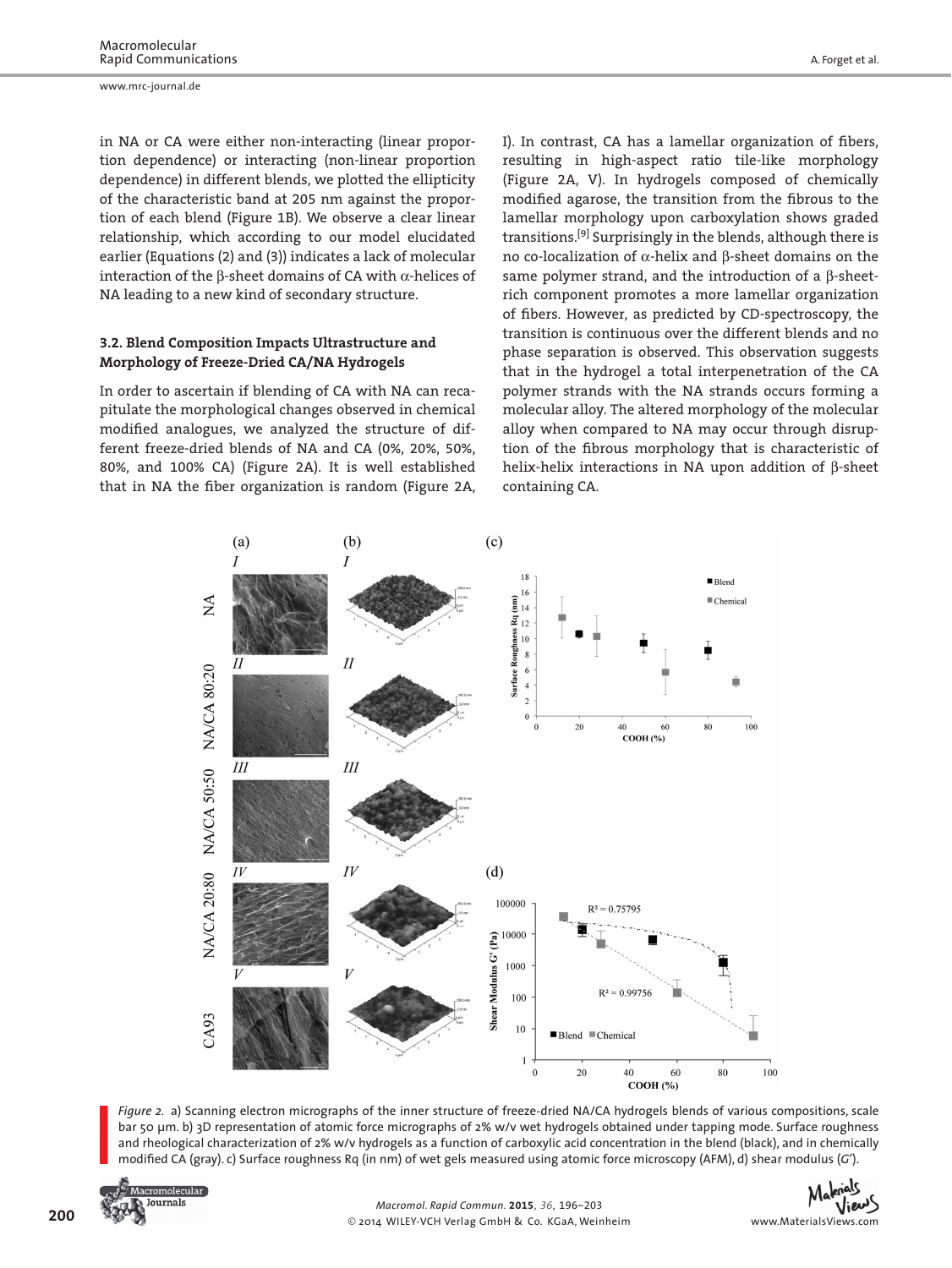#### **3.3. Surface Roughness of Wet Hydrogels is Independent of Blend Composition**

 It has been shown that cell differentiation may be correlated to mechanical cues of the environment including surface roughness. $[1]$  Since the formation of hydrogels occurs due to association of polymer strands within gelation points, we used tapping mode AFM to measure surface roughness of 2% w/v of the blended hydrogels. The 3D reconstructions of the hydrogel surface of CA and three different blend compositions show that the hydrogel surface is homogeneous at all compositions and does not exhibit any phase separation, which is consistent with the CD and SEM data and further supports the conclusion that there is a molecular alloying of NA with CA polymer strands (Figure 2B). However, this is in contrast to what is observed in chemically modified analogues. The root mean square surface roughness (Rq) of the different hydrogel blends and of different chemically modified agarose hydrogels are plotted against COOH content in Figure 2C. In chemically modified agarose, increasing carboxylation results in an appreciable reduction in roughness of the wet hydrogel surface from 12 nm (NA) to 4 nm (CA). The evolution of a smoother surface in CA with 93% carboxylation can be attributed to a reduction in the size of gel points with increasing carboxylation.<sup>[9]</sup> In a blended system, the decrease in *R*q values (10 nm for 20% CA to 8 nm for 80% CA) upon introduction of COOH groups through addition of CA, however, is less pronounced than for chemically modified agarose of comparable COOH content. This provides further evidence in support of a hydrogel network that is composed of an interpenetrated polymer architecture rather than a phase separated one.

#### **3.4. Blending Allows Control Over Rheological Behavior of Hydrogels**

 As discussed earlier, the blending of β-sheet bearing CA with α-helical NA results in a total reorganization of polymer fibers into lamellar, sheet-like structures. However, since the evolution of such structures in CA is associated with a diminution of hydrogel stiffness, the shear moduli of the three blend compositions were evaluated. We observed that increasing the percentage of CA resulted in a linear decrease in the shear modulus of the gels (Figure 2D). Since we have established that the modification of hydrogel stiffness is a direct consequence of the evolution of β-sheet bearing domains, the linear relationship we observe between shear modulus and COOH content in the blends is in agreement with the results from CD that indicate a linear relationship of COOH content and β-sheet secondary structure in the blends (Figure 1B). However, the reduction in shear modulus is less significant than what is achieved through backbone modification. Since the gels show an anisotropic organization of fibers, one cannot rule out that the mechanical properties may exhibit some anisotropy as well. Although, such effects might be abrogated during shear deformation, this aspect needs to be further investigated.

#### **3.5. The Role of Secondary Structure for Mechanical Properties in NA/CA Hydrogels**

 Hydrogels are modeled as a network of hydrophilic polymer chains with crosslinking points where these chains interact either through covalent, ionic or H-bond interactions. The mechanical properties of a hydrogel are defined by crosslinks in addition to the polymer backbone. The nature of the crosslink points (physical, covalent, or ionic) defines the strength of the crosslinks, and the deformation behavior of the hydrogel is defined by the distance between the crosslinks (linear density), the volumetric density, and the deformability (elastic, viscoelastic) of polymer network in between the crosslinking points. It is well established that gelation of agarose hydrogels occurs through aggregation of  $\alpha$ -helical domains as shown schematically in Figure 3A. Previously, we have shown that this interaction may be severely hampered by the presence of β-sheet-like domains leading to a dramatic decrease of hydrogel stiffness and furthermore that the mechanical properties are proportional to β-sheet content, which was found to exponentially scale with COOH content.<sup>[9]</sup> We initially hypothesized that the introduction of COOH content by blending NA and CA may invoke similar effects compared to chemical modification. However, in NA/ CA blends, the presence of β-sheet domains, although not covalently associated with the  $\alpha$ -helix NA, changes the mechanical properties, which is reflected by a linear decrease in shear modulus and a linear increase in β-sheet content for increasing content of COOH in different blends. Interestingly, for backbone-modified agarose, the picture is rather different. Even though the β-sheet content in agarose carrying 28% or 60% COOH introduced by chemical modification is less than what is expected for blends carrying the same amount of COOH (Figure 1B), the impact on shear modulus is dramatically higher in the chemically modified than in the blends. This disparity between dependence of shear modulus in CA homopolymer gels and blends of NA with CA can be rationalized on the basis of a network composed of two structurally distinct associative interactions that lead to crosslink points with different mechanical characteristics as depicted in Figure 3B,C. Crosslinking points composed of only helices have five orders of magnitude higher modulus, than the ones composed of only  $β$ -sheet, due to the significantly higher H-bonding in the former. The modulus of such a network would there be dominated by the mechanical properties of the helical aggregates with the weakly associated β-sheet



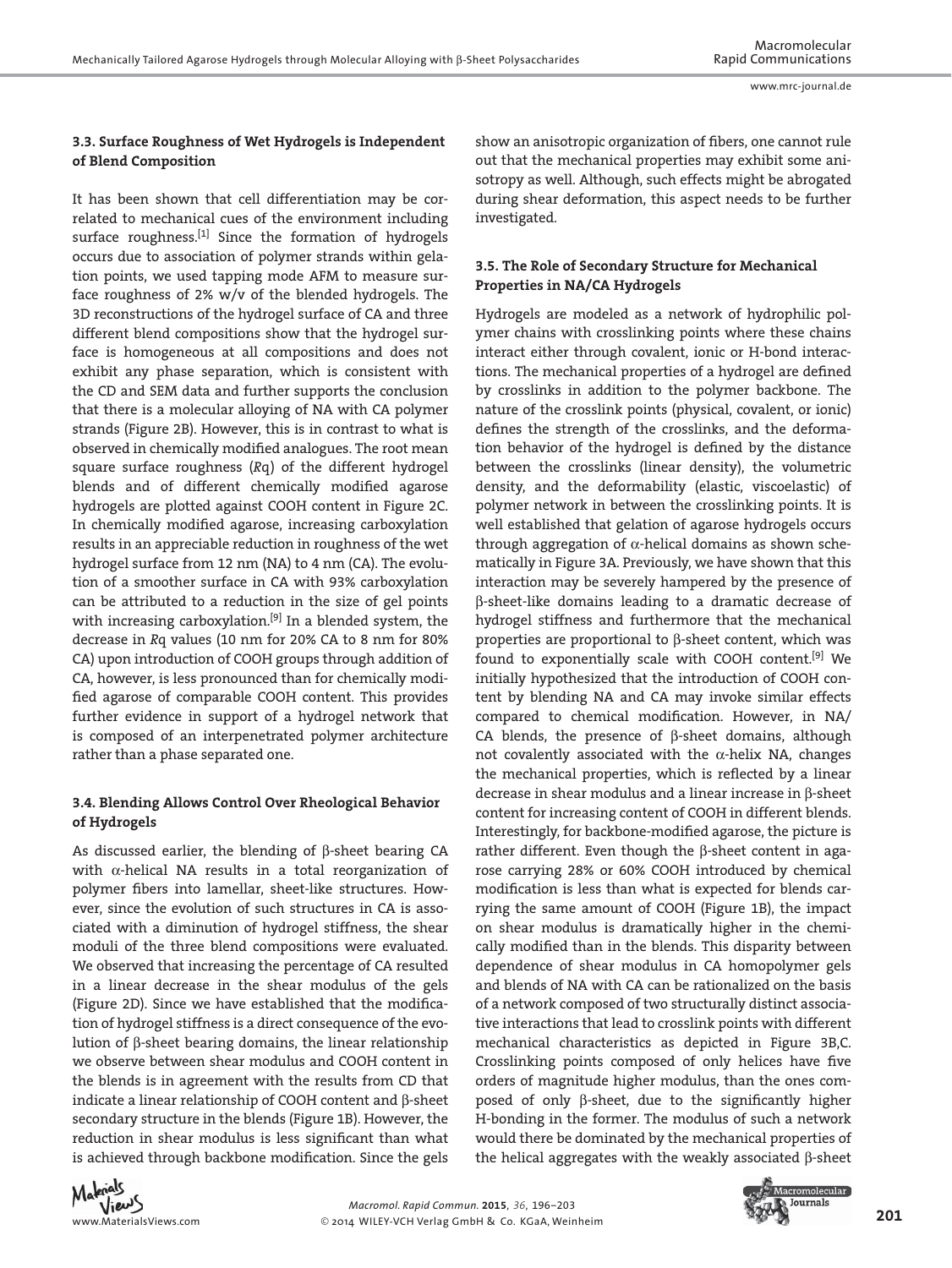www.mrc-journal.de





assemblies providing the viscoelastic component to the network. In the chemically modified hydrogels, CA strands are composed of β-sheet-rich domains with few or no-αhelical domains. Therefore, the few stiff crosslinked points are compensated by viscous interaction of β-sheet on the same polymer strand (Figure 3B). However, in the blend, β-sheet-associated viscous interactions are located only in the CA polymer strand, and as a consequence pure NA strands can form stiff crosslinking points without viscous interaction on the same strands, and still form a molecular alloy through  $\alpha$ -helical domain interactions (Figure 3C). This model is consistent with the observation that the blending of CA into NA diminishes the modulus, as the volume fraction of α-helices is reduced, but does not lead to the severe decrease in shear modulus that is observed in CA gels. With increasing CA content, the crosslink points composed of β-sheets are increased at the expense of the α-helical aggregation. However at no blend composition is the network free of  $\alpha$ -helical crosslink points. Additionally, in such a network, the electrostatic repulsion between negatively charged β-sheet domains may contribute to the modulation of shear deformation thereby modifying the length and elasticity of interconnecting chains.<sup>[9]</sup> In a network composed of only rigid crosslink points, the stiffness of the network might be considerably altered by replacement of a few crosslink points with those that can undergo shear deformation. The central premise of the model that α-helix and β-sheet aggregate into discrete domains is

confirmed by the CD-results, which clearly point to the absence of any interactions between α-helical and β-sheetrich domains.

#### **4. Conclusions**

 We demonstrate herein that the introduction of β-sheet domains into a  $\alpha$ -helical environment impacts the mechanical properties and macroscopic organization of polymer chains in a hydrogel. However, this impact strongly depends on the way the β-sheet-rich domains are introduced. The mechanical properties of the gels showed an inverse linear dependency on the concentration of COOH groups in the gel if the NA was blended with different proportions of β-sheet-rich CA, but showed an exponential change if the β-sheet secondary structure was introduced by controlled carboxylation of the NA backbone. Likewise, the amount of β-sheet in the hydrogel blends was linearly proportional to the COOH content, but exponentially proportional to the degree of carboxylation in CA. As a consequence, the β-sheet content in CA is always lower than in blends with the same COOH content. In contrast, the shear modulus for CA hydrogels is always lower than in the blends. The ability to affect the formation of hydrogel crosslink points by blending β-sheet-rich CA with  $\alpha$ -helix-rich NA provides a simple means to formulate mechanically well-defined hydrogels, through